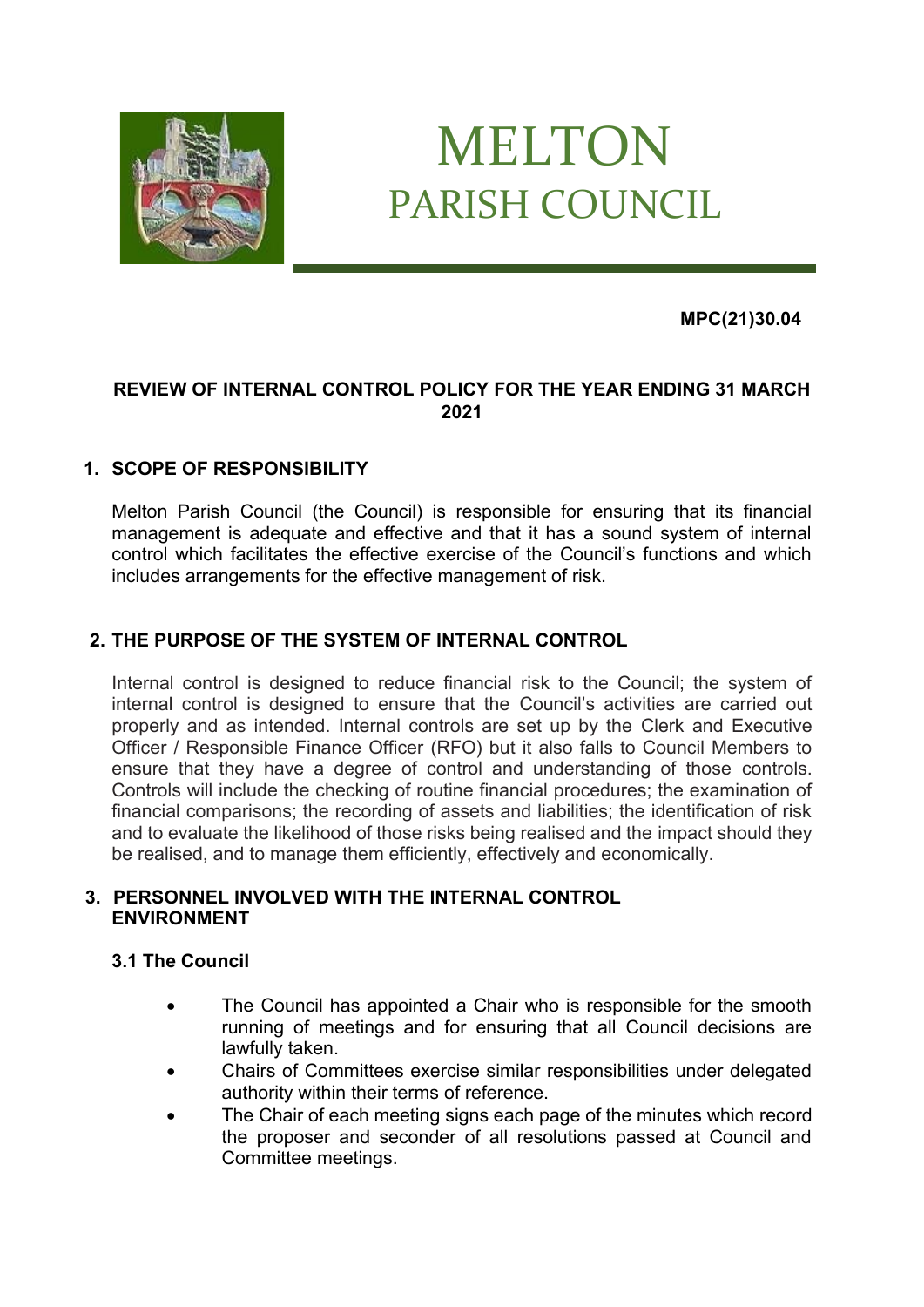• Decisions made are within the Standing Orders and Financial Regulations laid down and approved by the Council. These are kept regularly under review, both in terms of being appropriate for the Council's activities and in relation to changes in legislation and national

policy requirements.

- The Council reviews its obligations and objectives and approves budgets for the following year at its January meeting.
- The January meeting of the Council approves the level of precept for the following financial year.
- The Council and its Finance, Employment and Risk Management (FERM) Committee receive regular financial statements which they approve at their meetings.
- Payments are made in accordance with Standing Orders and Financial Regulations. The appointment of authorised signatories is kept under review.
- Two Councillors (from the currently authorised signatories) or the RFO under delegated authority together with one Councillor must and do sign all cheques. The signatories will also initial the cheque stub. The signatories will ensure that the cheque agrees with the amount of the invoice and the payee named on the invoice.
- Increasingly all payments are now made using internet banking. These will be first authorised by the RFO (on the Barclays accounts) and by the RFO / Assistant Clerk (on the Lloyds account) and then second authorised by a designated Councillor in accordance with Financial Regulation 6.9.
- Internal control issues are reviewed regularly by Full Council and FERM **Committee**
- All Council policies are reviewed for accuracy in relation to the policy areas they reflect, changes in legislation and current best practice.
- The Council has an up to date Risk Register which is reviewed at each meeting of Full Council and FERM Committee and actions are put in place to either control, mitigate or remove risks as they occur.

## **3.2 Clerk and Executive Officer to the Council / RFO**

The Council has appointed a Clerk and Executive Officer to the Council who acts as the Council's advisor and principal administrator. The Clerk is also the Council's RFO and is responsible for managing the Council's finances. The RFO is responsible for the day to day compliance with legislation and policies and for managing risks. The RFO ensures that the Council's procedures, control systems and polices are maintained. The RFO also exercises responsibility for the Council's banking arrangements in conjunction with FERM Committee. The duties of the Clerk / RFO are laid down in a Job Description which is subject to review. It was last reviewed and updated with effect from 1 November 2019.

The RFO manages the timetable for the audit programme, Council approval of the annual return, and the compliance with the electors' rights. The RFO submits all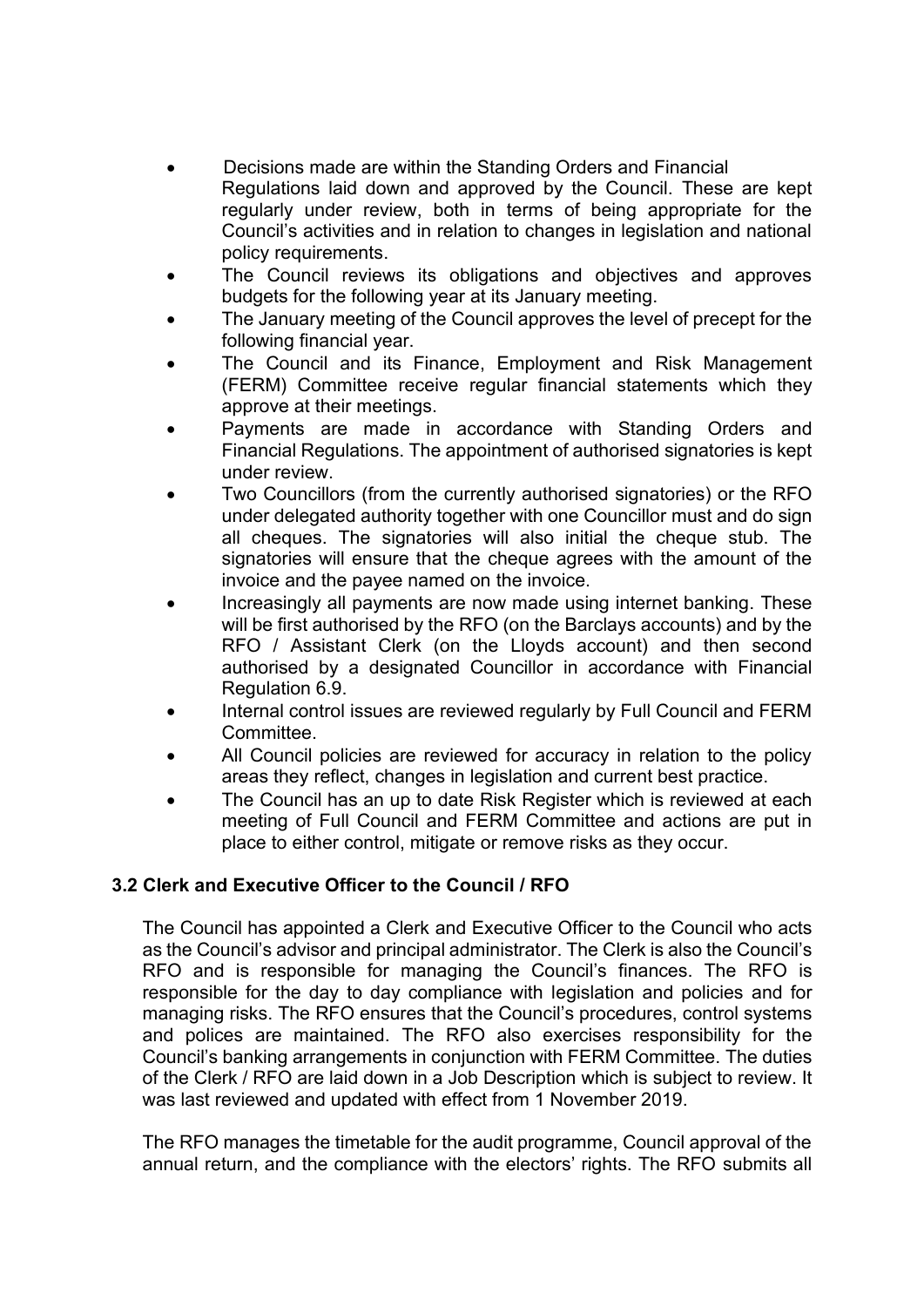the requested information to the External Auditor by the agreed date and arranges for the required publication of notices, accounts and returns.

The Treasurer's account with Lloyds Bank has a debit card which is restricted to use by the RFO / Assistant Clerk for use in single transactions with a maximum value of £500. The use of this card is controlled by Financial Regulation 6.16.

The RFO will retain all relevant documents relating to the financial year for 6 years (Annual Return, VAT Returns, PAYE/NIC information, Public notices, Fixed Asset register, risk assessments; accounts and supporting information).

#### **3.3 Internal Auditor (IA)**

The Council via FERM Committee has appointed an Independent Internal Auditor (the IA) who will report to the Council on the adequacy of the Council's:

- Records, procedures and systems
- Book-keeping and bank reconciliations
- Financial regulations and standing Orders
- Budgetary controls
- Asset management
- Payment controls
- Risk management
- Statutory / regulatory compliance
- Regular reviews of the effectiveness of internal control.

The effectiveness of the internal audit is reviewed annually, and the Council reviews the appointment of the IA. The IA, who is competent and independent, will carry out the work required in accordance with the Governance and Accountability Guide for Local Councils and additionally will be advised of any additional work required by the Council.

The scope of the work of the IA is reviewed annually and the review and the appointment is minuted.

The IA will inspect the accounts at the year end (prior to completion of the Annual Return pages 2 and 3) and will complete page 5 of the Annual Return.

The IA will write a separate report to the Council (a copy of which is sent to the Chair) detailing any findings they might have.

The report of the IA is copied to all Members of FERM Committee and the Council and considered as an agenda item at their next meetings. Recommendations from the report will be recorded in the minutes.

#### **3.4 External Audit**

The Council's External Auditors submit an External Auditor's Report, which is presented to the Council.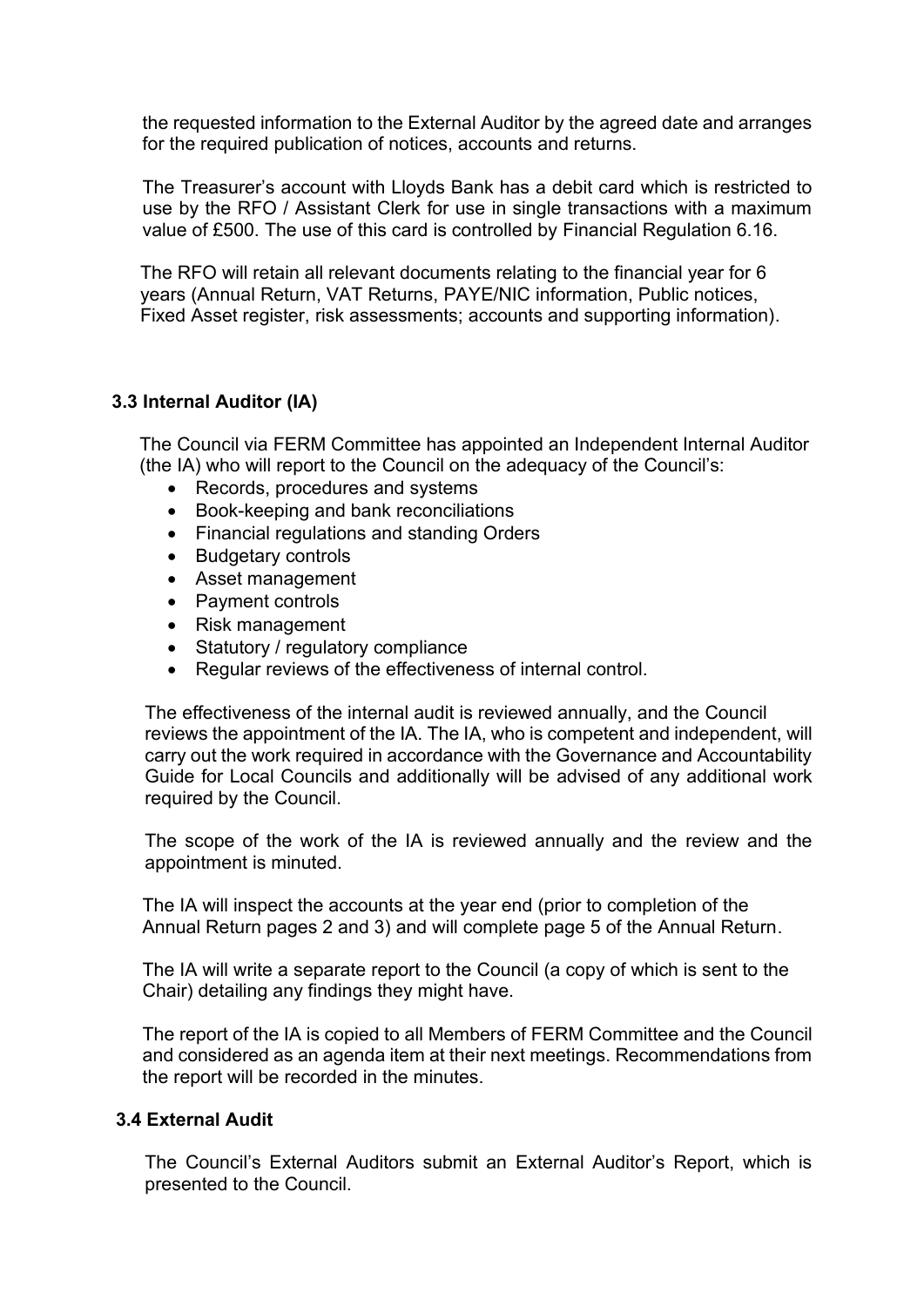## **4. REVIEW OF EFFECTIVENESS**

The Council has responsibility for conducting an annual review of the effectiveness of the system of internal control. The review is informed by the work and any issues identified by:

- Full Council identification of new activities
- Clerk to the Council / RFO who has responsibility for the development and maintenance of the internal control environment and managing risks
- ⚫ IA, who reviews the Council's system of internal control and who makes a written report to the Council
- The Council's External Auditors, who make the final check using the Annual Return, a form completed and signed by the RFO, the Chair and the IA. The External Auditor issues an annual audit certificate – action arising from Audit Report.

# **5. SIGNIFICANT INTERNAL CONTROL ISSUES**

No internal control issues were identified during the financial years ending 31 March 2018, 2019 or 2020. The 2020 year end internal audit carried out in June 2020 concluded: *"The Council is clearly well-run with good systems and very good recordkeeping…"*

# **6. EXTERNAL AUDIT OPINION**

There were no matters raised on the Annual Return for the financial year to 31 March 2018, save for one relating to the timing of the approval of Sections 1 and 2 of the Annual Governance and Accountability Return. When this was queried, it was admitted it had been raised in error, and the Auditor subsequently confirmed that an unqualified audit report should have been given. The audit reports in respect of the financial years to 31 March 2019 and 31 March 2020 were clear and unqualified.

## **7. BUSINESS PLANNING AS AN AID TO INTERNAL CONTROL**

In 2018 the Council developed a Business Plan which aims to improve decisionmaking by focusing on what it intends to do over the next few years and how it intends to do it. It will enable the Council to act in a more co-ordinated way, demonstrate that it knows where it is going, and how it plans to use elector's money effectively. The Business Plan will align with and drive the direction of all internal strategies and resources, through both the budget setting process, and via key strategic policies. Decision-making will become more consistent and more in line with core strategies, which in turn will improve both management of risk and more effective use of resources. This is particularly important in the context of the Council's need to account within the terms of the statutory framework for its use of monies received under the Community Infrastructure Levy (CIL). The Business Plan affords a mechanism to ensure that spending decisions on parish infrastructure to support growth are made in the most robust and transparent way. The Business Plan was last updated in 2019, to reflect priorities following the election of a new Council in May 2019. It is being revised again in 2021 to reflect decisions in terms of both capital investment to support growth and the refreshed Neighbourhood Plan.